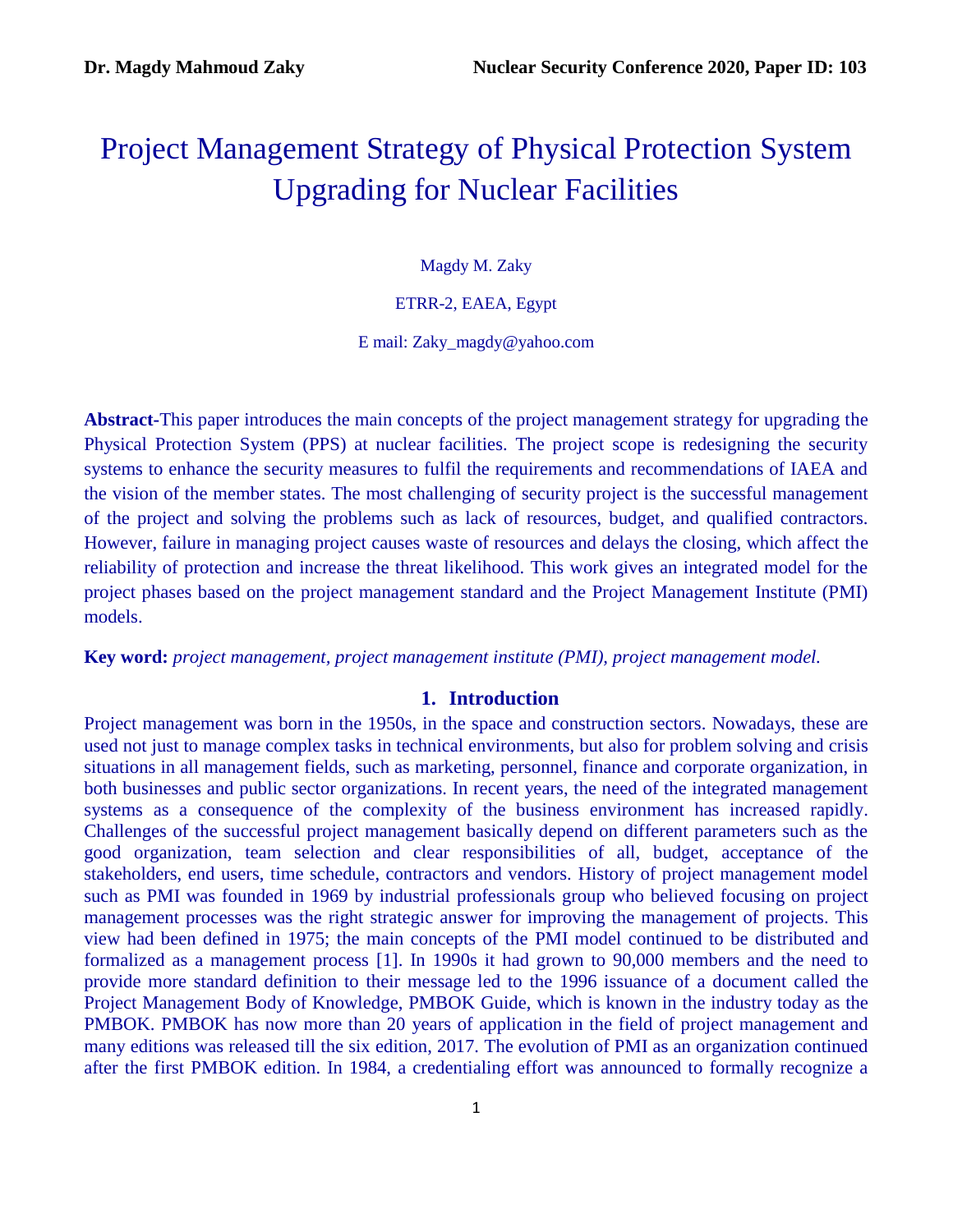project management skill level. Last two decades the number of interesting in project management and members of PMPs has grown exponentially. During the same period PMI continued to introduce various other certifications within the project management model. On the other hand the PMBOK became viewed as somewhat of a bible defining project management with new editions of the PMBO. All of the previous references introduced, described and explained the project management phases, model, life cycle processes and activities that should be evaluated and utilized in executing a project as follows [2]. The paper is constructed as follows: section II introduces the project phases model according to the PMI model. Section III shows the integration management system, while section IV indicates the nuclear security project upgrading model based on PMI. Section V explains the project risk management as an important part of the project. Section VI introduces the risk assessment and risk matrix methodology. Section VII gives the conclusion of the article and the results.

#### **2. Project Phases Model**

*Project phases:* All projects follow the same basic workflow; it starts with the Initiating Phase. Essentially, this is where the project objective is determined and the high-level constraints are identified through a process called scoping. Next comes the planning phase, this is where the project team develops their overall plan; how they will execute the project, what resources are needed, what the specific deliverables will be, a detailed schedule, etc. It's often considered the most challenging phase of a project to manage the work that is hard, such as stakeholder management. We can move into the Execution Phase as the core of the project, during this phase, the project should be monitored and controlled to correct any deviation can affect the project schedule and close the project with the final phase [3]. Figure 1 shows the five phases of the project, which include initiation, planning, execution, monitoring and control and closing with release.



Figure 1: Project Five phases

### **3. Integration Management System**

All project phases are connected with each other and need to interface together. Management comes in coordinating efforts to integrate the various plans into the needs of the project management plan to be managed. The most of project management is performed through processes, which collect sub process that run one after the other and then are done. These processes depend on each other; they are linked to each other by outputs and input and many of them need to be iterated several times based on the need.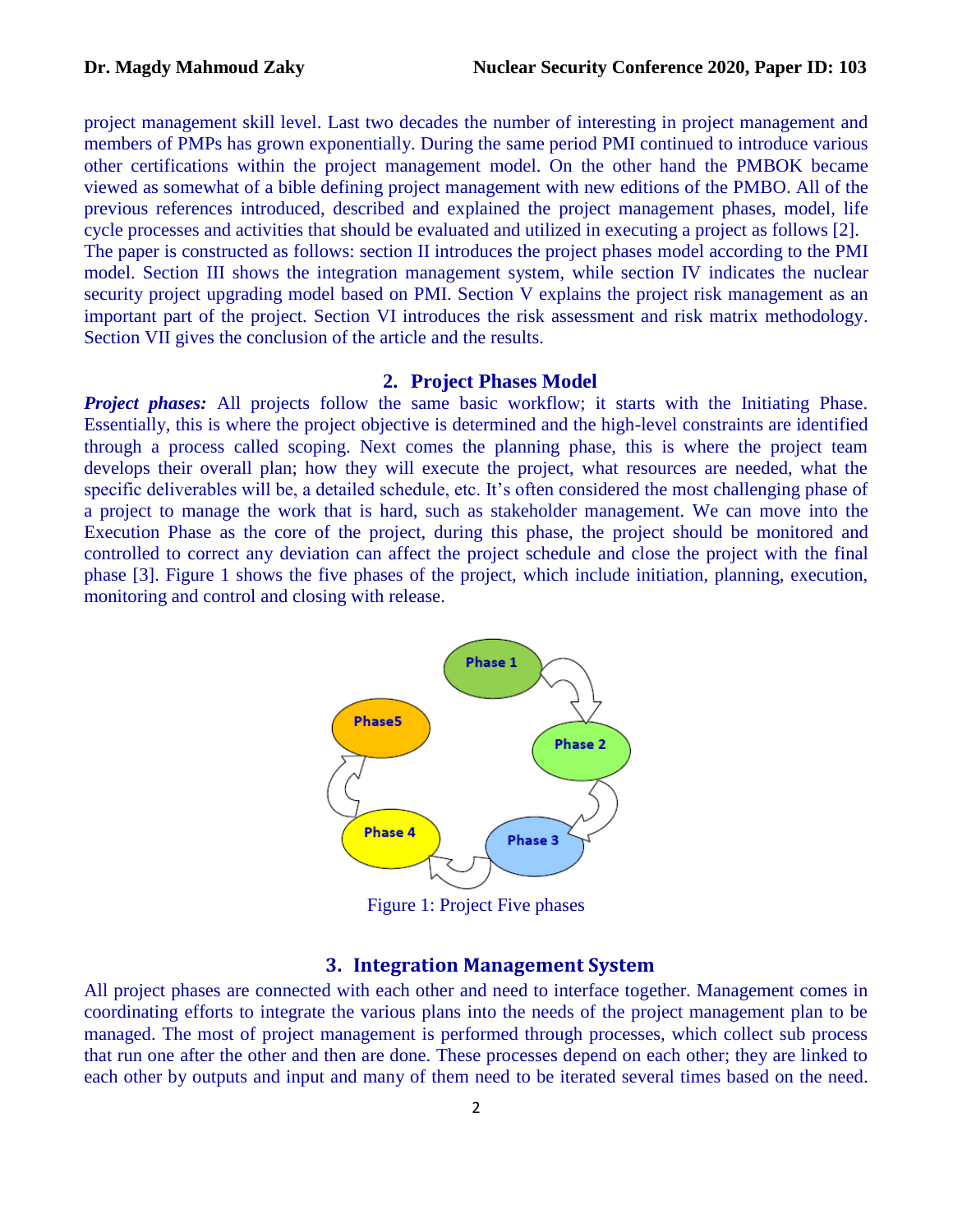The integration management system offers processes to integrate various activities and processes within each project management process group. Integrated project management system integrates the following parameters [4-5]:

*Scope:* The main purpose of project scope management is to ensure that the entire project required and the stakeholder's requirements are fully performed to complete the project. Scope of a project is determining its boundaries to follow what is included and what is not. In scope management process, it is possible to develop the scope baseline as one of the project triangle lines, quality and cost.

*Schedule:* The primary purpose of project schedule management is to establish and manage the project schedule to complete the project in time as planned. It contains processes to generate all information needed to develop the schedule, a process to develop the schedule, and a process to control the schedule. *Quality:* covers the processes required to assure that the project will satisfy the operational objectives for which it was formed and within the organization's policy goals. This includes processes for quality planning, quality assurance, and quality control.

*Resources:* include the processes to identify, acquire, and manage resources needed for the project.

*Communications:* includes the processes related to ensure timely and appropriate timely information distribution and management related to the project.

*Risk:* includes the processes related to identifying and managing various risk aspects of the project.

**Procurement:** includes the processes required to purchase products and services for external sources.

*Stakeholders* include the processes required to identify and manage the individuals, groups, or organizations that can impact the project.

*Integration*: includes the processes and activities needed to integrate all of the other nine KAs into a cohesive and unified plan that is supported by the project stakeholders. Figure 2 illustrates the integrated project management model and how the project management can be integrated in each process of the project phases.



Figure 2: Integrated project management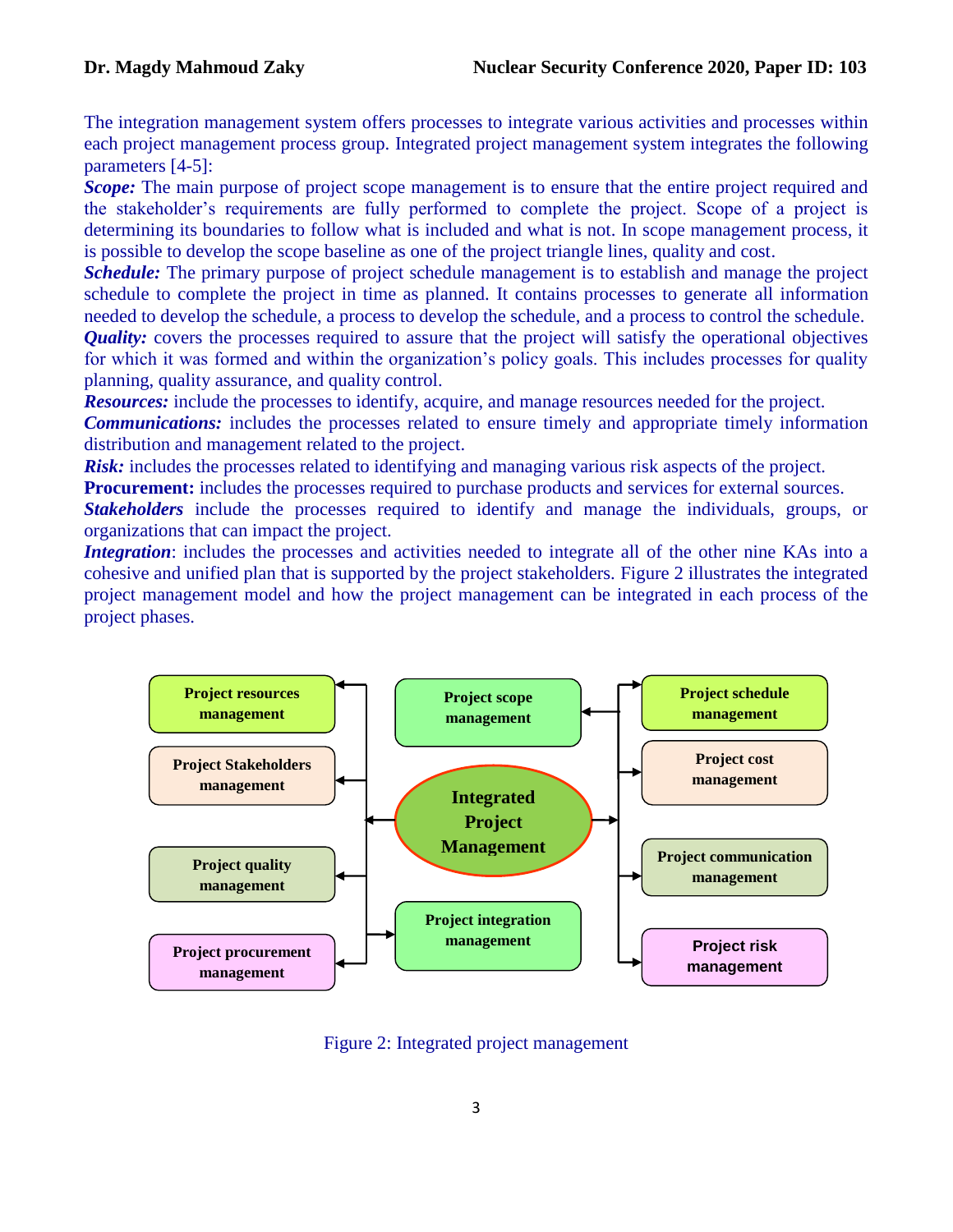# **4. Nuclear Security Project upgrading Model**

Security project management model can be constructed based on the following inputs which act as the main core of the project to comply with the PMI model. The first stage of the project is initiated by the operation requirement to concern the whole requirements of the project. Practically the project initiation document is the PID to define the following items: Project objective, project scope (statement of work), operation requirements, constraints and assumptions, risk management strategy, project control strategy, communication and stakeholders, timeline planning, procurement and milestones and project approval.

*Operation Requirements:* This stage introduces the first part of the project to indicate the area of concern, functions of the systems will be upgraded, vulnerable points of the existing systems, constraints, operation and maintenance and the management issues related to the systems.

*Project initiation and planning (PID):* This project document starts with the project title and introduces the project, project objective, project scope, constraints, assumptions and risk management strategy.

# *Planning: plan the project according to the*

- $\checkmark$  *SOW* includes the details of the project system and equipment to be implemented according to the project schedule.
- *V* Vendors Evaluation and Selection: this part of the project is very important to evaluate the local vendors will be involved in the project phases as a preliminary stage.

## *Contract preparation and approved*

*Project Execution:* The execution of the project is the core of the project and it should be monitored and control to follow the schedule implementation and if any delay and its affect on the project.

**Monitoring and control** during this phase we can fulfil if the project stays on track, is performed as planned, and, if it goes off track, to take action to bring it back on track. Risk assessment will be needed if the schedule is delayed and if resources are failed.

**Release:** during this phase of the nuclear security upgrading project life cycle the following activities should be done according to the project schedule: Complete the release readiness checklist, plan the release activities, and complete the release activity and formal release approval.

**Closing** is the final stage of the project life cycle, which includes the following: Conduct a project retrospective, disposition leftover HW, archive SW and documentation, publish project summary, obtain agreement that the project work is complete, celebrate the project completion, recognize the team and release resources from the project.

**Guarantee** is very important to save the spare parts of the same or advanced technology to enhance the operability and reliability of the upgraded nuclear security system.

## **5. Project Risk Management**

The Project Planning strategy should conduct an in-depth study to assess the risks for all phases of the project and to assess the negative impacts of the risks on the completion of the project and planning for control the risk. On the other hand, if the risk occurs, it may have a positive or negative impact on achieving project objectives related to components such as project implementation time, cost and quality. A negative impact is a threat; a positive impact provides a good opportunity to complete the project. For example, one reason for a successful project is to complete the project on schedule. If the risks are related to the project schedule, it can delay the completion of the project, or can make it possible to finish the project earlier.

Figure 3 shows the risk management model, which includes risk management planning, risk identification and analysis, planning and preparation of risk responses, implementation of risks and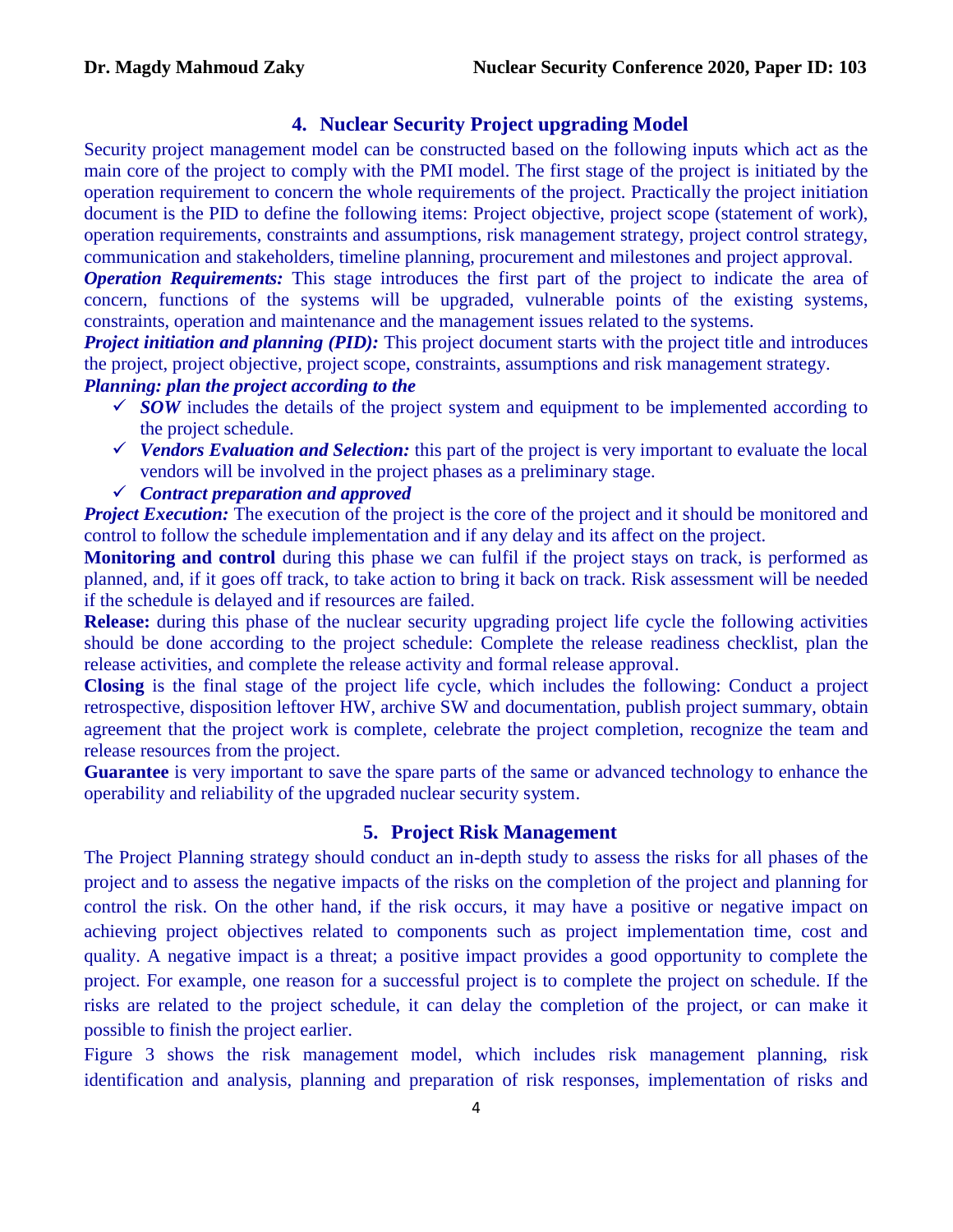response if risks occur, and risk monitoring in all phases of the project. Project manager can assess the risk in accordance with the risk matrix methodology to control any delay of the project come from the risky elements [6].



Figure 3: Project risk management model

# **6. Security Risk Assessment**

Assessment of risk means that we must examine carefully what, in the workplace, could cause harm to the workers, facilities, public, including visitors and environment. This allows weighing up whether we have taken enough precautions or whether we should do more efforts to prevent harm. Risk estimated by the following equation

$$
R = P_A * (1 - P_E) * C \tag{1}
$$

Where: *R* is the risk associated with adversary attack;  $P_A$  is likelihood of attack;  $P_E$  is the probability that the security system is effective against the attack;  $(1 - P_E)$  system ineffectiveness and C is the consequence of the loss from the attack. Risk assessment by determine the Likelihood of attack, consequence of successful adversary attack and system ineffectiveness integrated in an analytical model, which is used to assess risk by estimating the effectiveness of the security and safety systems [6].

The risk ranking can be defined as a matrix whose axes are the ranks of consequences and probability. The combination of ranks of consequence and likelihood creates risk rank. Although many risk matrices have development of new risk assessment matrices is a special challenge.

A project manager should ensure that risk management planning is comprehensive, remains up- to-date to identify which method is suitable for risk identification and risk mitigation strategies are applied in a timely fashion when needed. For large size and complex projects, a formal risk management plan may be necessary. As mentioned earlier, one tool that is invaluable is the use of a Risk Register. For larger projects, specific breakdown of risks may be kept as a living document in the form of a spreadsheet that captures the risks, their drivers, their numerical priority number (such as Risk Priority Number (RPN)). It is frequently (e.g. weekly) updated to allow management to address priorities and allocate resources where needed.